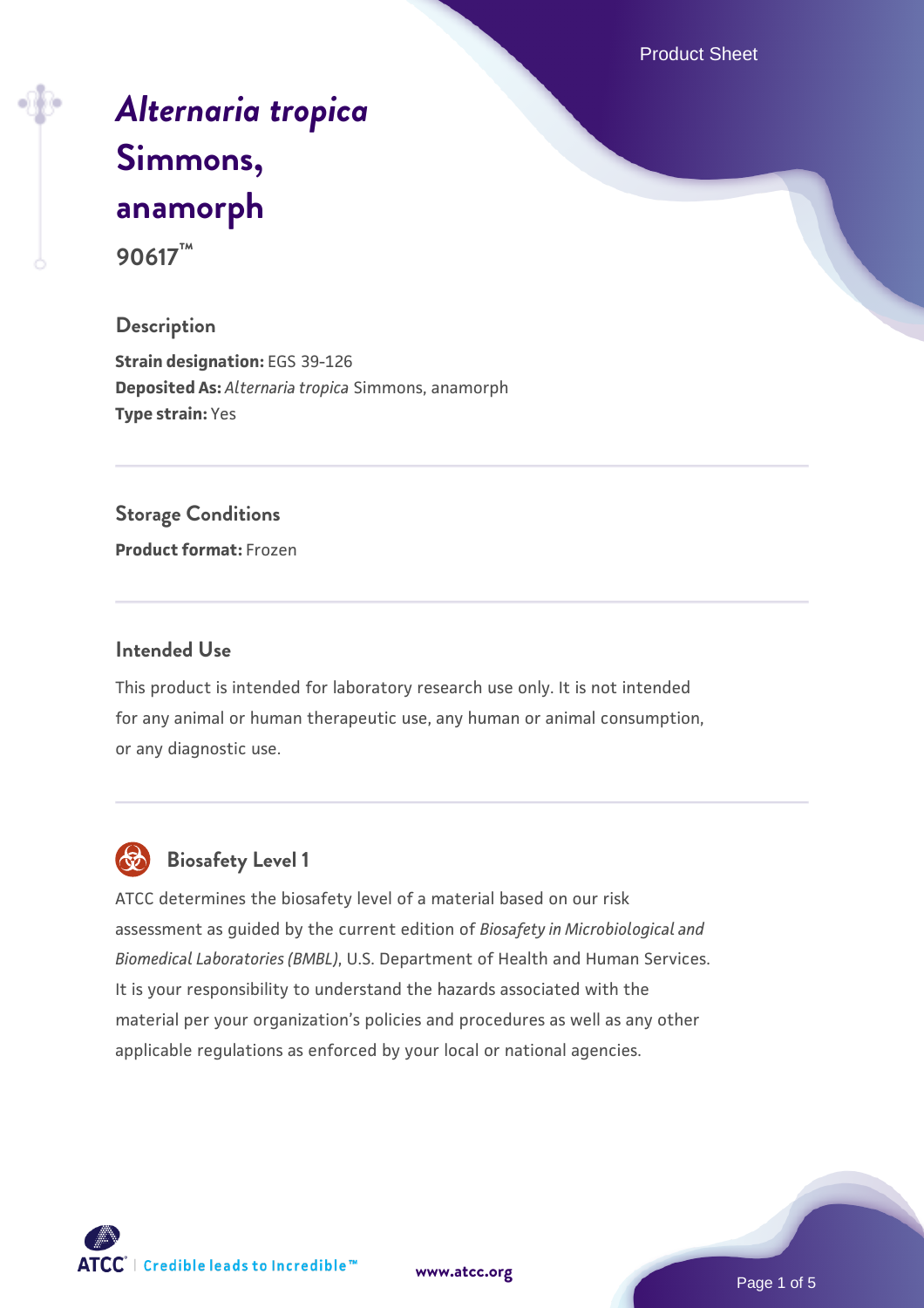#### *[Alternaria tropica](https://www.atcc.org/products/90617)* **[Simmons, anamorph](https://www.atcc.org/products/90617)** Product Sheet **90617**

ATCC highly recommends that appropriate personal protective equipment is always used when handling vials. For cultures that require storage in liquid nitrogen, it is important to note that some vials may leak when submersed in liquid nitrogen and will slowly fill with liquid nitrogen. Upon thawing, the conversion of the liquid nitrogen back to its gas phase may result in the vial exploding or blowing off its cap with dangerous force creating flying debris. Unless necessary, ATCC recommends that these cultures be stored in the vapor phase of liquid nitrogen rather than submersed in liquid nitrogen.

### **Certificate of Analysis**

For batch-specific test results, refer to the applicable certificate of analysis that can be found at www.atcc.org.

#### **Growth Conditions**

**Medium:**  [ATCC Medium 343: V8 juice agar](https://www.atcc.org/-/media/product-assets/documents/microbial-media-formulations/3/4/3/atcc-medium-0343.pdf?rev=fbf48fa24e664932828269db1822ab12) **Temperature:** 24°C **Incubation:** under black light

#### **Material Citation**

If use of this material results in a scientific publication, please cite the material in the following manner: *Alternaria tropica* Simmons, anamorph (ATCC 90617)

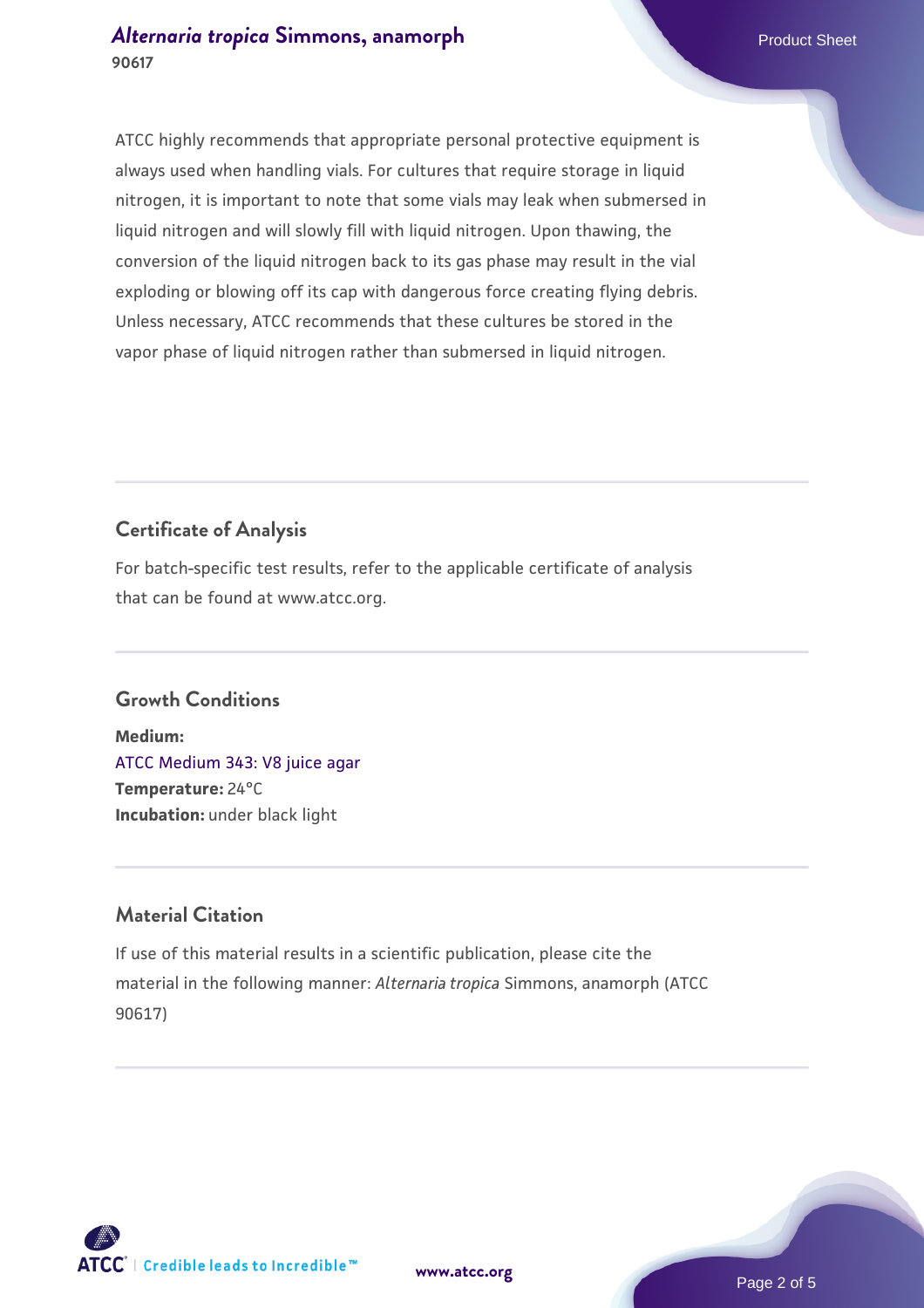#### *[Alternaria tropica](https://www.atcc.org/products/90617)* **[Simmons, anamorph](https://www.atcc.org/products/90617)** Product Sheet **90617**

#### **References**

References and other information relating to this material are available at www.atcc.org.

#### **Warranty**

The product is provided 'AS IS' and the viability of ATCC® products is warranted for 30 days from the date of shipment, provided that the customer has stored and handled the product according to the information included on the product information sheet, website, and Certificate of Analysis. For living cultures, ATCC lists the media formulation and reagents that have been found to be effective for the product. While other unspecified media and reagents may also produce satisfactory results, a change in the ATCC and/or depositor-recommended protocols may affect the recovery, growth, and/or function of the product. If an alternative medium formulation or reagent is used, the ATCC warranty for viability is no longer valid. Except as expressly set forth herein, no other warranties of any kind are provided, express or implied, including, but not limited to, any implied warranties of merchantability, fitness for a particular purpose, manufacture according to cGMP standards, typicality, safety, accuracy, and/or noninfringement.

#### **Disclaimers**

This product is intended for laboratory research use only. It is not intended for any animal or human therapeutic use, any human or animal consumption, or any diagnostic use. Any proposed commercial use is prohibited without a license from ATCC.

While ATCC uses reasonable efforts to include accurate and up-to-date information on this product sheet, ATCC makes no warranties or representations as to its accuracy. Citations from scientific literature and

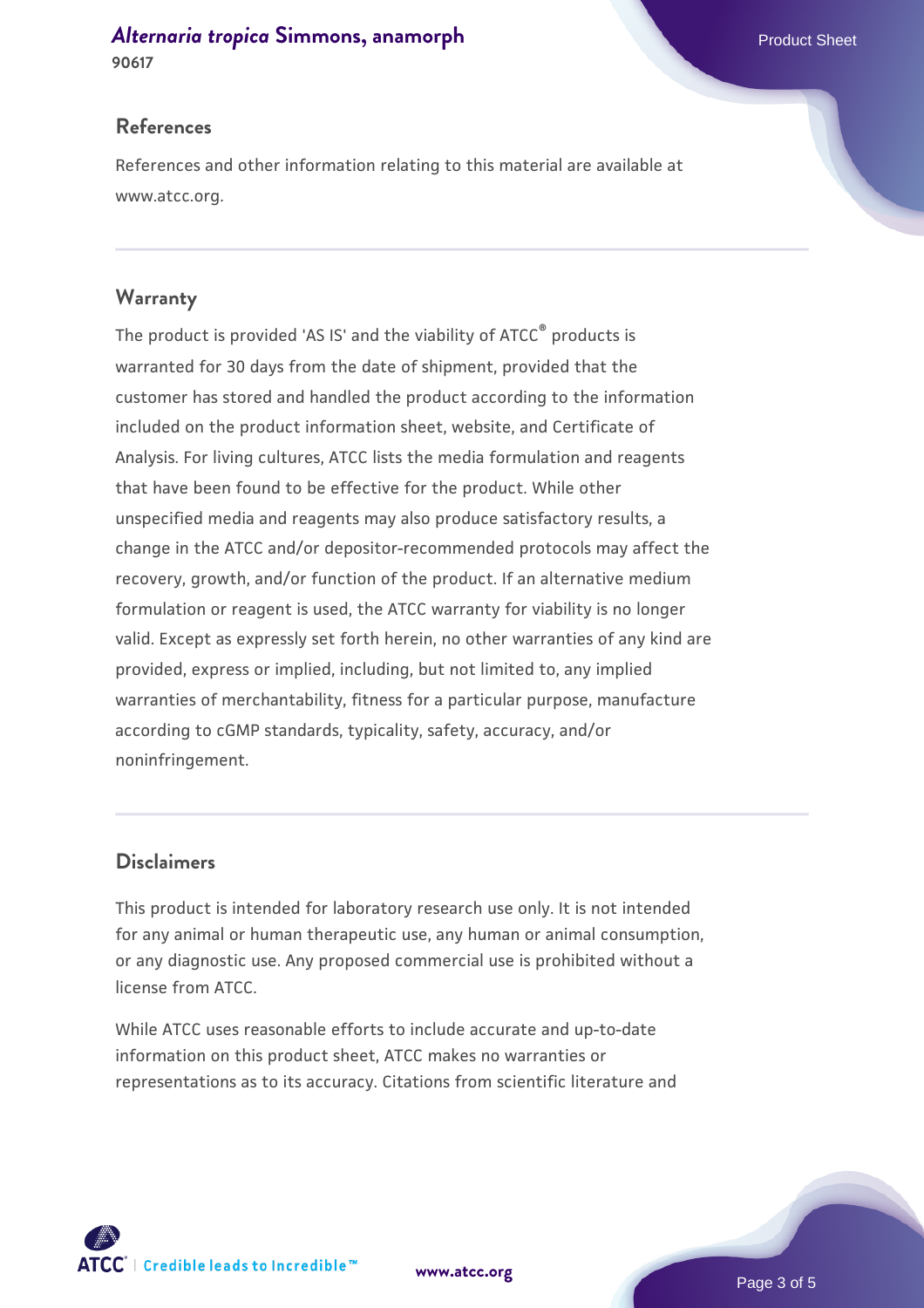patents are provided for informational purposes only. ATCC does not warrant that such information has been confirmed to be accurate or complete and the customer bears the sole responsibility of confirming the accuracy and completeness of any such information.

This product is sent on the condition that the customer is responsible for and assumes all risk and responsibility in connection with the receipt, handling, storage, disposal, and use of the ATCC product including without limitation taking all appropriate safety and handling precautions to minimize health or environmental risk. As a condition of receiving the material, the customer agrees that any activity undertaken with the ATCC product and any progeny or modifications will be conducted in compliance with all applicable laws, regulations, and guidelines. This product is provided 'AS IS' with no representations or warranties whatsoever except as expressly set forth herein and in no event shall ATCC, its parents, subsidiaries, directors, officers, agents, employees, assigns, successors, and affiliates be liable for indirect, special, incidental, or consequential damages of any kind in connection with or arising out of the customer's use of the product. While reasonable effort is made to ensure authenticity and reliability of materials on deposit, ATCC is not liable for damages arising from the misidentification or misrepresentation of such materials.

Please see the material transfer agreement (MTA) for further details regarding the use of this product. The MTA is available at www.atcc.org.

#### **Copyright and Trademark Information**

© ATCC 2021. All rights reserved. ATCC is a registered trademark of the American Type Culture Collection.

#### **Revision**

This information on this document was last updated on 2021-05-19